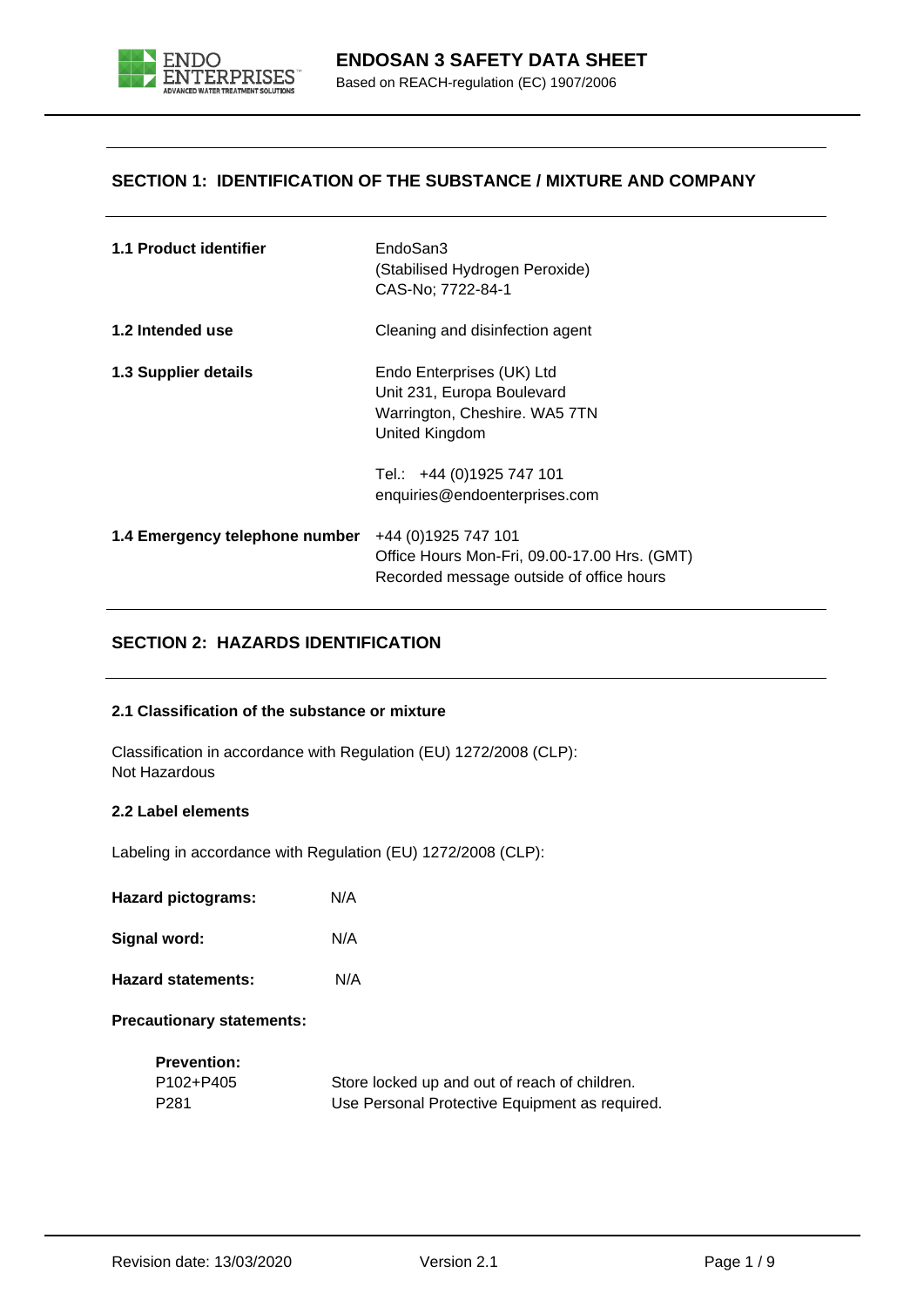

## **Response:**

| P301+P330+P313 | IF SWALLOWED: Rinse mouth, get medical advice/attention.            |
|----------------|---------------------------------------------------------------------|
| P305+P351+P338 | IF IN EYES: Rinse cautiously with water for several minutes. Remove |
|                | contact lenses, if present and easy to do. Continue rinsing.        |
| P332+P353      | If skin irritation occurs rinse with water/shower.                  |
| P314           | Get medical advice/attention if you feel unwell.                    |

Hazardous components which must be listed on the label:

- *Hydrogen Peroxide 7722-84-1*

## **2.3 Other Hazards**

## **Physical/Chemical Hazard:**

- Risk of decomposition on heating.
- Risk of decomposition in contact with incompatible products: metal oxides, metal ions (e.g. Mn, Fe, Cu, Ni, Cr, Zn), metal salts, bases and reducing agents.
- Sustains the combustion of combustible materials.

# **SECTION 3: COMPOSITION / INFORMATION ON INGREDIENTS**

## **3.1 Substance**

**N/A**

## **3.2 Mixture**

| EC Index No. | International Chemical Identification | EC No.    | CAS No.   | %           |
|--------------|---------------------------------------|-----------|-----------|-------------|
| 008-003-00-9 | hydrogen peroxide solution  %         | 231-765-0 | 7722-84-1 | $2.7 - 3.3$ |

| Classification                                              |                                          | Labelling                            |                                          |                                       |                                                                                                                                                                                                                                                                                                |
|-------------------------------------------------------------|------------------------------------------|--------------------------------------|------------------------------------------|---------------------------------------|------------------------------------------------------------------------------------------------------------------------------------------------------------------------------------------------------------------------------------------------------------------------------------------------|
| <b>Hazard Class</b><br>and Category<br>Code(s)              | Statement<br>Code(s)<br>Hazard           | Signal Word<br>Pictogram,<br>Code(s) | Statement<br>Code(s)<br>Hazard           | Suppl. Hazard<br>Statement<br>code(s) | Specific Conc. Limits,<br>M-Factors                                                                                                                                                                                                                                                            |
| Ox. Liq. 1<br>Acute Tox. 4<br>Acute Tox. 4<br>Skin Corr. 1A | H <sub>271</sub><br>H332<br>H302<br>H314 | GHS03<br>GHS05<br>GHS07<br>Dgr       | H <sub>271</sub><br>H332<br>H302<br>H314 |                                       | Ox. Liq. 1; H271: C >= 70%<br>Ox. Liq. 2; H272: 50% <= $C$ < 70%<br>Skin Corr. 1A; H314: C >= 70%<br>Skin Corr. 1B; H314: 50% <= $C$ < 70%<br>Skin Irrit. 2; H315: $35\% \leq C \leq 50\%$<br>Eye Dam. 1; H318: 8% <= C < 50%<br>Eye Irrit. 2; H319: 5% <= C < 8%<br>STOT SE 3; H335: C >= 35% |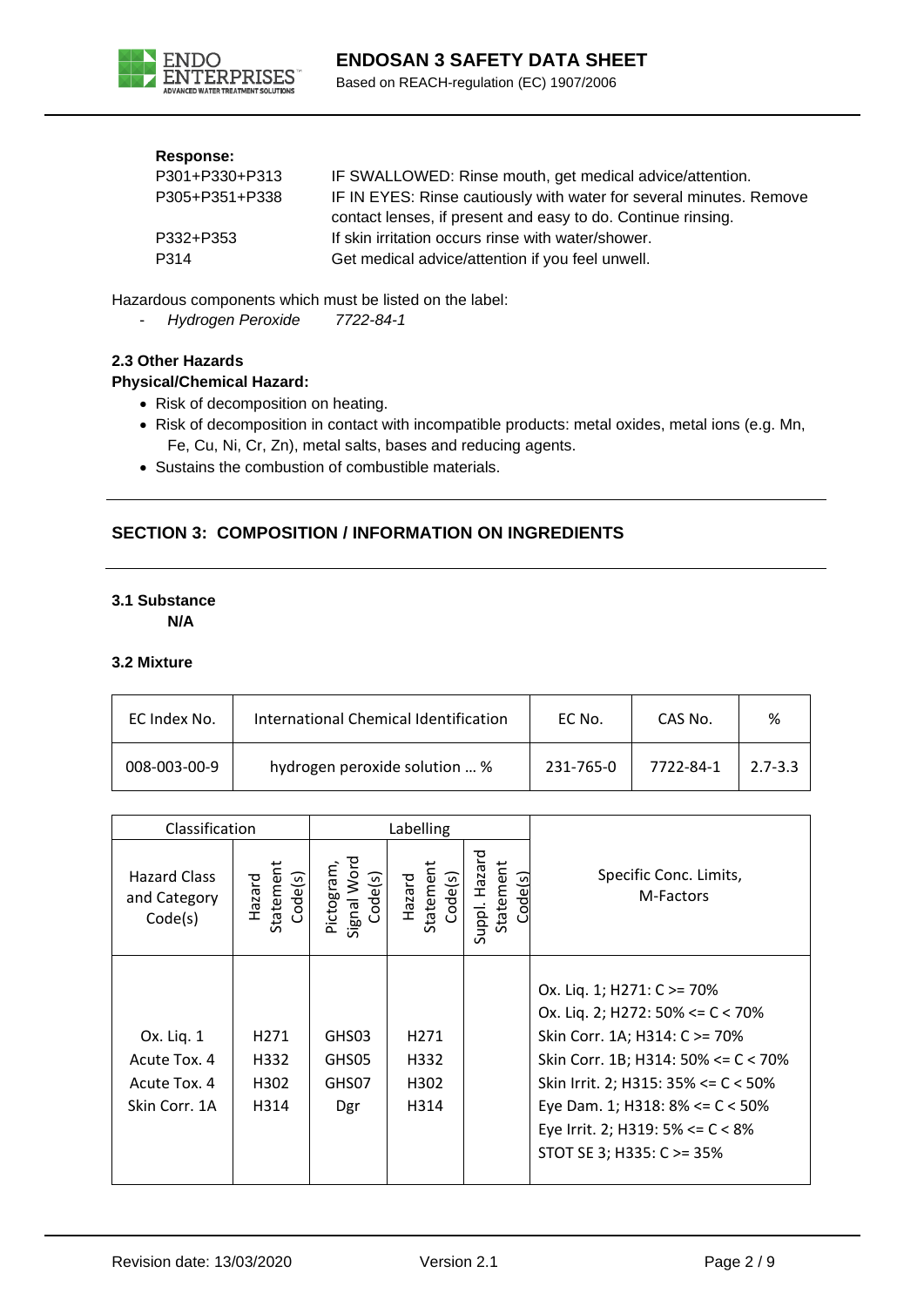

## **SECTION 4: FIRST AID MEASURES**

#### **4.1 Description of first aid measures**

#### **Skin contact**

If skin irritation occurs wash with water.

#### **Eye contact**

Rinse immediately with plenty of water, including under the eyelids, for at least 15 minutes. Remove contact lenses if possible and continue rinsing. Seek medical attention if irritation persists.

#### **Ingestion**

Rinse mouth. Give small amounts of water to drink. Do not induce vomiting. Never give anything by mouth to an unconscious person. Keep warm. Seek medical attention immediately.

Ensure injured person(s) are removed from contaminated area before treatment.

## **4.2 Most important symptoms and effects**

Possible irritant for skin and eyes.

**4.3 Indication of any immediate medical attention and special treatment**

Symptomatic treatment.

## **SECTION 5: FIREFIGHTING MEASURES**

## **5.1 Extinguishing media**

The product itself does not burn – use extinguishing media suitable to scenario/surroundings. Water or water spray/mist are preferred as they will also dilute the product.

## **5.2 Special hazards arising from the substance or mixture**

In case of fire, hydrogen can generate oxygen what can contribute to the intensity of the fire. The product itself does not burn but it sustains the combustion of combustible material. Risk of explosion if mixed with combustible material. Pressure build-up in confined space (risk of decomposition).

## **5.3 Advice for firefighters**

Wear self-contained breathing apparatus (SCBA) and full protection chemical suit.

## **5.4 Specific methods**

Cool product containers / tanks with water spray.

## **SECTION 6: ACCIDENTAL RELEASE MEASURES**

## **6.1 Personal precautions, protective equipment and emergency procedures**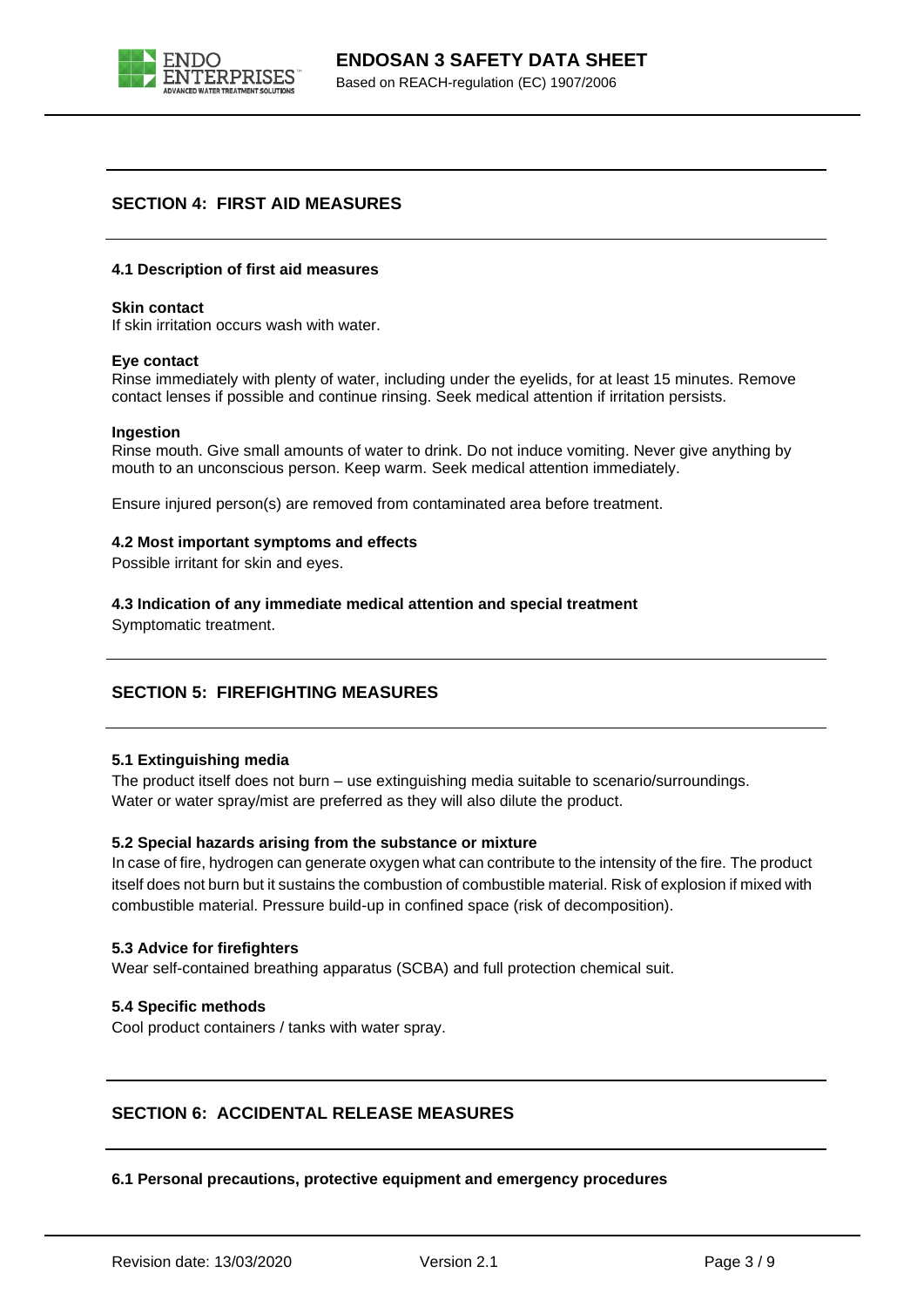

Avoid contact with eyes. Wear Personal Protective Equipment (safety glasses/LEP & gloves).



If product is being fogged Respiratory Protective Equipment (RPE, carbon filter type FFP3) should be worn in the vicinity.



Ensure adequate ventilation, remove sources of ignition and combustible materials from area. Keep people away from, and upwind of leak. Do not return spilled product to containers for re-use.

## **6.2 Environmental precautions**

Prevent undiluted product from entering drains. Should not be released into the environment.

## **6.3 Methods and materials for containment and cleaning up**

Prevent from spreading, use dam equipment as necessary. Diluted solution can be washed into drains with plenty of water. Contact the relevant local authorities. Do not return spilled product to containers for re-use.

## **6.4 Reference to other sections**

N/A

## **SECTION 7: HANDLING AND STORAGE**

## **7.1 Precautions for safe handling**

Open container carefully in case of pressure build up, avoid exposure, wear suitable PPE.

Protect product from contamination and keep away from sources of ignition and combustible materials. Ensure adequate ventilation, especially in confined areas.

Never return unused product to container for re-use.

When dosing water systems, ensure system is suitably vented to prevent pressure build-up during active decomposition.

## **7.2 Conditions for safe storage, including any incompatibilities**

Keep in a cool, well-ventilated place. Keep away from heat, sources of ignition and combustible materials. Condition of containers should be checked regularly. Store in original container where possible, if transferred store in a clean receptacle equipped with a vent. Storage containers/vessels should be stainless steel or plastic (PVC/HDPE preferred).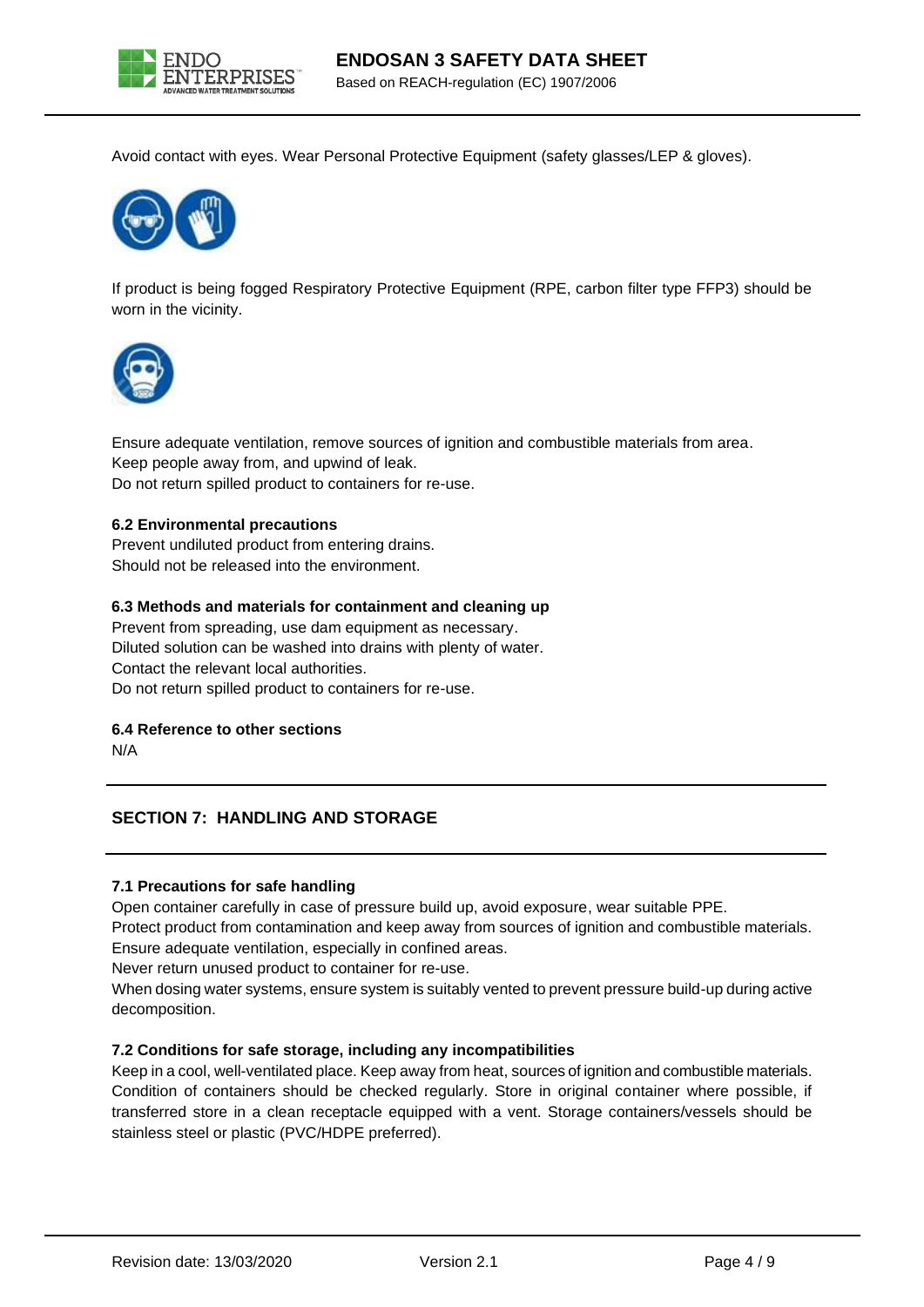

Materials to avoid: combustible material, reducing agents, organic materials, bases, metal oxides, metal ions (e.g. Mn, Fe, Cu, Ni, Cr, Zn), metal salts, rust, dirt.

## **7.3 Specific end uses**

For specific advice on dosage/application rates for disinfection please contact supplier direct.

## **SECTION 8: EXPOSURE CONTROLS / PERSONAL PROTECTION**

#### **8.1 Control parameters**

DNEL hydrogen peroxide: MAC-value 1 ppm 1,4 mg/m<sup>3</sup> (human, inhalation, long-term)

| PNEC hydrogen peroxide: | 0.0126 mg/l (fresh water)  |
|-------------------------|----------------------------|
| PNEC hydrogen peroxide: | 0.0126 mg/l (marine water) |
| PNEC hydrogen peroxide: | 0.0023 mg/kg (soil)        |
| PNEC hydrogen peroxide: | 4.66 mg/l (STP)            |
|                         |                            |

#### **8.2 Exposure controls**

Appropriate engineering controls;

Ensure availability of safety showers/eyewash stations/running water local to handling areas. Ensure adequate ventilation in work area.

Ensure suitable workspace for handling containers and product including pouring between receptacles. All receptacles and wetted transfer equipment must be free of contamination and of suitable materials of construction.

Individual protection measures;

For general handling the following minimum PPE is recommended:-

Safety eyewear (LEP/glasses) is advised.



Use gloves when handling product if skin irritation is present, e.g;

- Butyl rubber, penetration time >480 mins, thickness 0.7mm
- Natural rubber, penetration time >480 mins, thickness 1mm
- Nitrile rubber, penetration time >480 mins, thickness 0.33mm



In case of spraying/fogging wear RPE (e.g. FFP3 filter type). Need for RPE when in close proximity to pouring product should be assessed.

Environmental exposure controls;

All vessels/containers should be adequately bunded.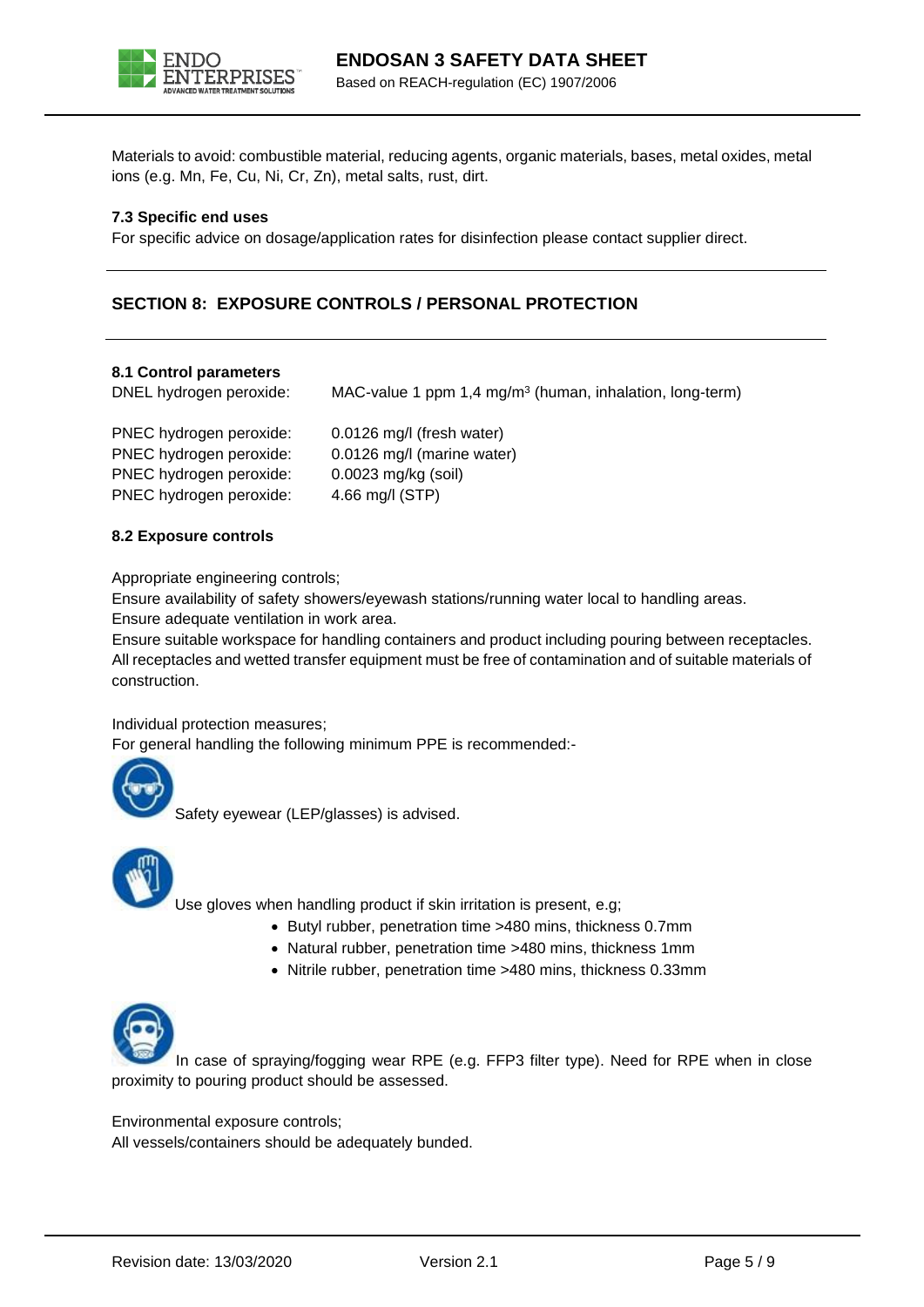

# **SECTION 9: PHYSICAL AND CHEMICAL PROPERTIES**

## **9.1 Information on basic physical and chemical properties**

| Physical state:               | Liquid                            |
|-------------------------------|-----------------------------------|
| Color:                        | Colorless                         |
| Odor:                         | Pungent                           |
| pH (100%):                    | < 1.5                             |
| Freezing point:               | -3 °C                             |
| Boiling point / range:        | 102 °C                            |
| Flash point                   | Not flammable                     |
| Evaporation rate:             | $> 1$ (n-butyl acetate = 1)       |
| Lower explosion limit:        | N/A                               |
| Upper explosion limit:        | N/A                               |
| Vapor pressure:               | 1150 Pa (by 20 °C, Total))        |
| Relative vapor density:       | Not known                         |
| Density:                      | 1009 kg/m <sup>3</sup> (by 20 °C) |
| Solubility in water:          | Completely soluble                |
| Solubility in fat:            | N/A                               |
| Part. coeff. n/octanol/water: | Log P <sub>ow</sub> : -1.57 (50%) |
| Thermal decomposition:        |                                   |
| Viscosity (dynamic):          | < 20 mPa⋅s (50%)                  |
| Oxidizing:                    | May intensify fire; oxidizer      |

## **9.2 Other data**

N/A

## **SECTION 10: STABILITY AND REACTIVITY**

## **10.1 Reactivity**

Danger of decomposition when in contact with avoidable substances. Danger of explosion in closed systems as result of pressure buildup. Danger of decomposition upon heating.

## **10.2 Chemical stability**

The product is stabilized. It decomposes upon heating.

## **10.3 Possibility of hazardous reactions**

See section 10.1.

## **10.4 Conditions to avoid**

High temperatures. UV light. Protect from contamination.

## **10.5 Incompatible materials**

Materials to avoid: combustible material, reducing agents, organic materials, bases, metal oxides, metal ions (e.g. Mn, Fe, Cu, Ni, Cr, Zn), metal salts, rust, dirt.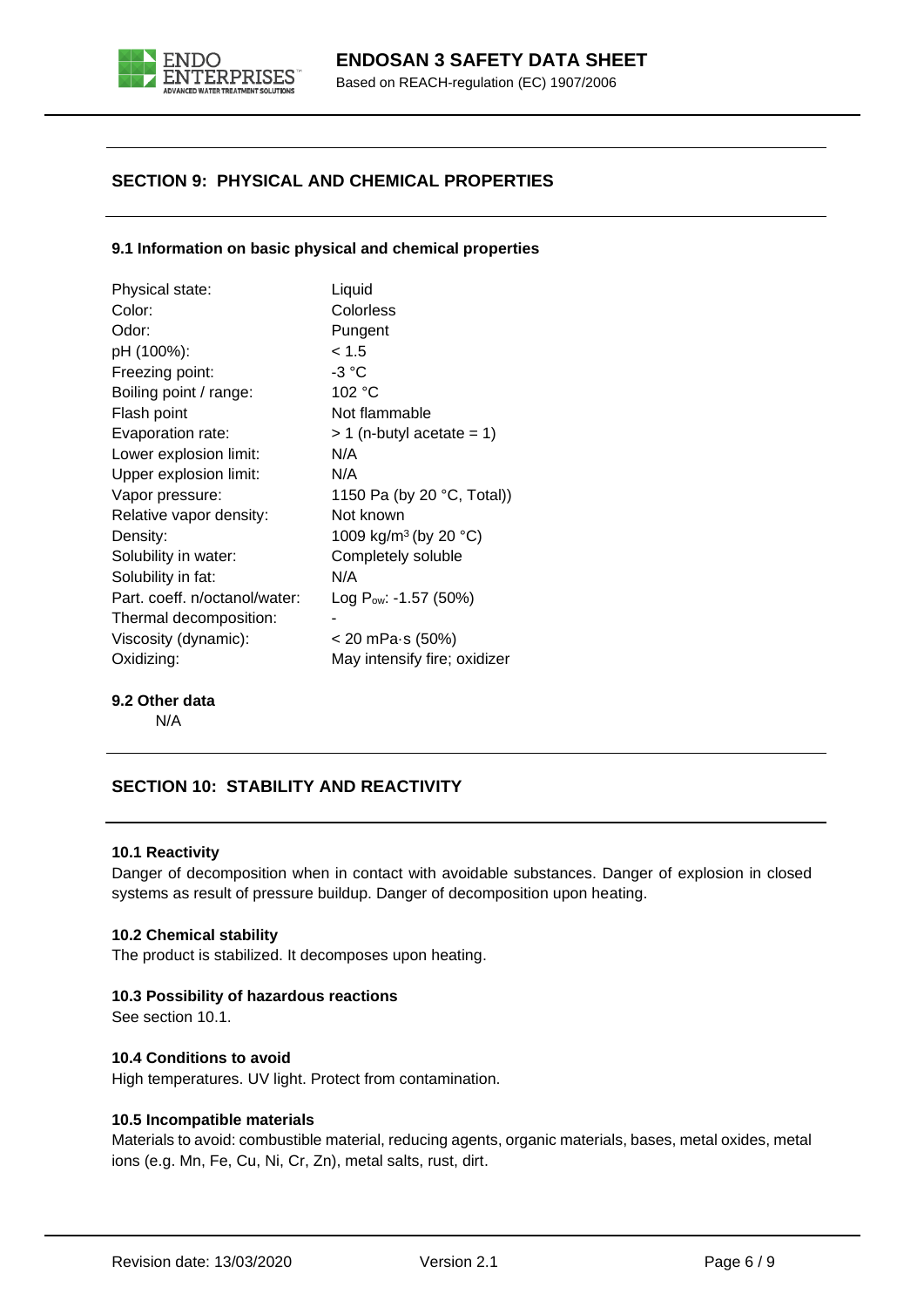

## **10.6 Hazardous decomposition products**

Decomposes into oxygen and water. Vapor may originate during decomposition.

# **SECTION 11: TOXICOLOGICAL INFORMATION**

## **11.1 Information on toxicological effects**

| Inhalation:      | Not classified at 3%w/w H2O2 |
|------------------|------------------------------|
| Skin contact:    | 66                           |
| Eye contact:     | 66                           |
| Swallowing:      | 66                           |
| Sensibilisation: | 66                           |

Of hydrogen peroxide the following toxicity data/numerical measures are available:

| $LD_{50}$ (rat, oral):           | >500 mg/kg (50% concentration)  |
|----------------------------------|---------------------------------|
| $LC_{50}$ (rat, inhalation, 4h): | 2000 mg/m <sup>3</sup>          |
| $LD_{50}$ (rat, dermal):         | >4000 mg/kg (50% concentration) |

# **SECTION 12: ECOLOGICAL INFORMATION**

## **12.1 Ecotoxicity**

Not classified for 3%, data provided for 50% w/w H2O2:

Aquatic toxicity; LC<sub>50</sub>/96 h/Pimephales promelas: 22 - 33 mg/l LC50/48 h/ Leuciscus idus: 35 mg/l EC50/ Daphnia: 2.4 – 7.7 mg/l

Toxicity to other organisms; EC50/30 min/activated sludge/Respiratory inhibition of activated sludge/OECD test guideline 209: 466 mg/l. EC50/3 h/activated sludge/Respiratory inhibition of activated sludge/OECD test guideline 209: > 1000 mg/l.

## **12.2 Persistence and degradability**

Biological degradability: Hydrogen peroxide is readily biodegradable.

Chemical degradation: Decomposes into oxygen and water.

## **12.3 Bio-accumulative potential**

Bioaccumulation is unlikely, given the low partition coefficient n-octanol/water (see SECTION 9).

#### **12.4 Mobility in soil**

See vapor pressure and solubility in water in SECTION 9. However, hydrogen peroxide will react directly when in contact with organic materials.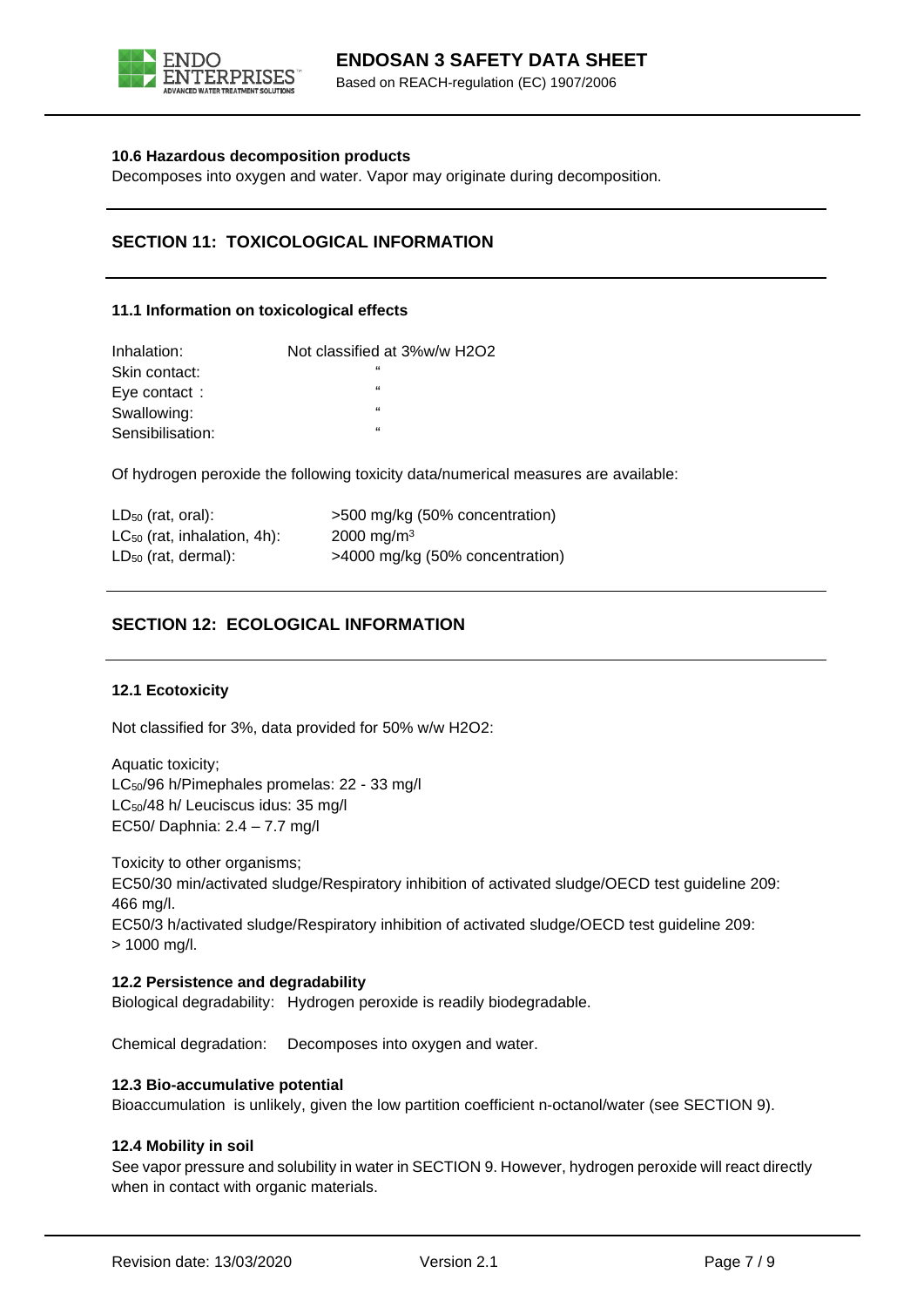

## **12.5 Results of PBT- and vPvB assessment**

Hydrogen peroxide is not considered to be persistent, bio-accumulating and toxic (PBT). Hydrogen peroxide is not considered to be very persistent and very bio-accumulating (vPvB).

## **12.6 Other adverse effects**

No data available.

## **SECTION 13: DISPOSAL CONSIDERATIONS**

## **13.1 Waste treatment methods**

| Product:   | The product should be used completely. Rinse empty packaging<br>thoroughly with water prior to disposal. Waste product can be flushed<br>to drain with excess of water.                                                                              |
|------------|------------------------------------------------------------------------------------------------------------------------------------------------------------------------------------------------------------------------------------------------------|
| Packaging: | All packaging is widely recycled (PE type 1 or 2), consult with local<br>waste authorities. Ensure packaging is thoroughly rinsed with water<br>(internally & externally) before disposal. Empty packaging should not<br>be used for other purposes. |

## **SECTION 14: TRANSPORT INFORMATION**

Product is not regulated for transport.

**14.1 UN-number:** N/A

**14.2 Proper shipping name:** N/A

**14.3 Transport hazard class:** N/A

**14.4 Packing group:** N/A

**14.5 Environmental hazards:** Not a marine pollutant

**14.6 Special precautions for user:** Yes – protect from heat.

## **14.7 Transport in bulk:**

Product is not intended for transport in bulk as per Annex II of MARPOL 73/78 and the IBC code.

## **SECTION 15: REGULATORY INFORMATION**

**15.1 Safety, health and environmental regulations/legislation specific for the substance or mixture** The safety information of this SDS is based on Regulation (EU) 1272/2009 (CLP).